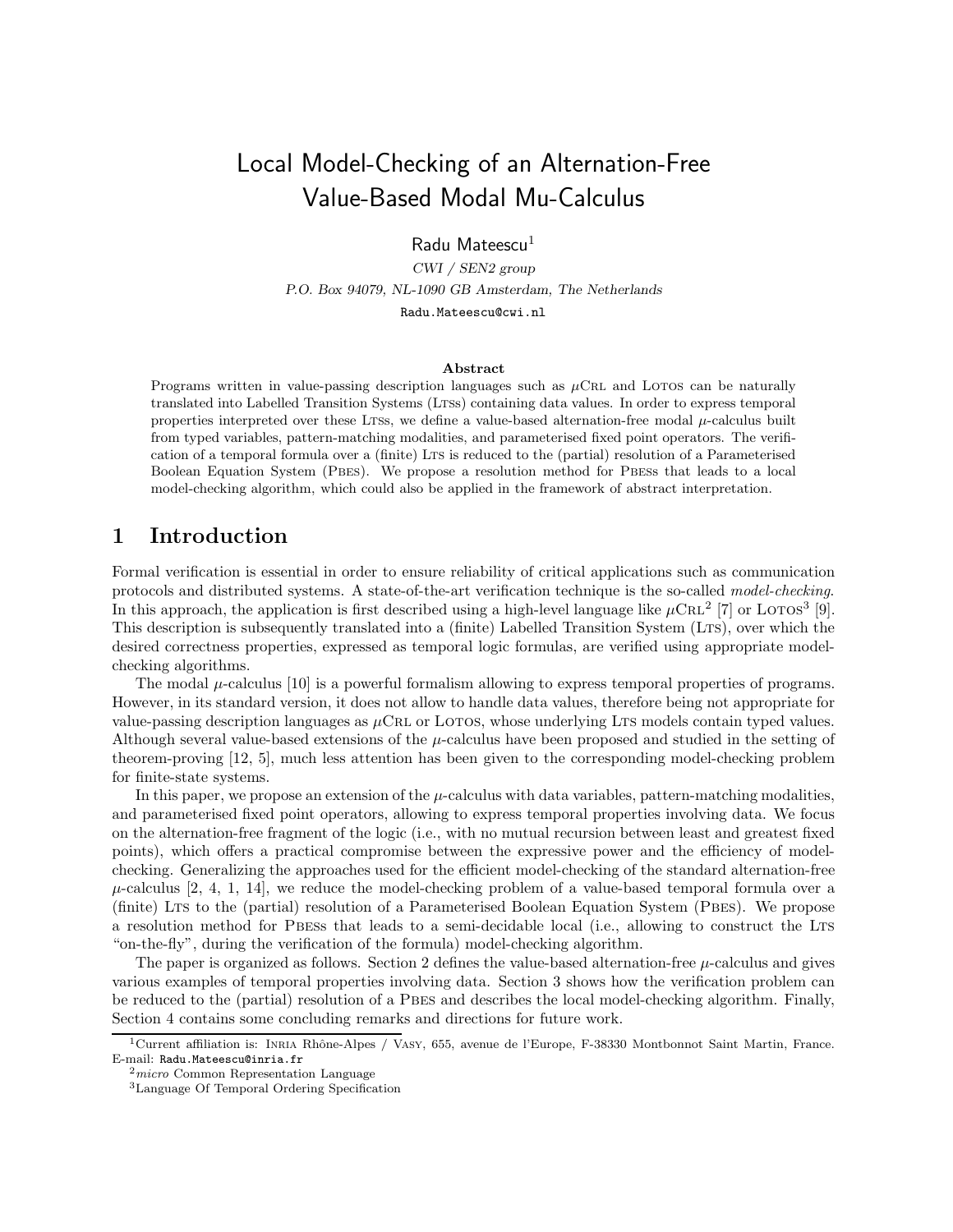## 2 Alternation-free value-based modal  $\mu$ -calculus

We first define the LTS models used in the remainder of the paper, next we describe the syntax and semantics of the value-based  $\mu$ -calculus that we propose, and we finish this section by showing various examples of data-based temporal properties expressed in our logic.

### 2.1 Labelled transition systems

The LTs models we consider here are suitable for value-passing description languages, whose actions may contain typed values exchanged during communications. An LTs is a tuple  $\langle S, A, T, s_0 \rangle$ , where:

•  $S$  is a finite set of *states*;

• A is a finite set of actions. An action  $a \in A$  is represented as a list  $c \vec{v}$ , where c is a channel name and  $\vec{v}$  is a list of typed values;

•  $T \subseteq S \times A \times S$  is the transition relation. A transition  $(s_1, a, s_2) \in T$ , also noted  $s_1 \stackrel{a}{\longrightarrow} s_2$ , indicates that the program can move from state  $s_1$  to state  $s_2$  by performing action a;

•  $s_0 \in S$  is the *initial state*.

In the sequel, we implicitly consider an LTS model  $M = \langle S, A, T, s_0 \rangle$ , over which the extended  $\mu$ -calculus formulas will be interpreted.

### 2.2 Syntax and semantics of the logic

The logic that we propose is built from three types of entities, whose syntax is given in Figure 1.

| Expressions | $e ::= x \mid f(\vec{e})$                                                                                                                                                                                                                  |
|-------------|--------------------------------------------------------------------------------------------------------------------------------------------------------------------------------------------------------------------------------------------|
|             | Action formulas $\alpha ::= c \vec{x} : \vec{t}   c \vec{e}   \neg \alpha   \alpha_1 \wedge \alpha_2$                                                                                                                                      |
|             | State formulas $\varphi ::= tt \mid e \rightarrow \varphi_1 \parallel \varphi_2 \mid \neg \varphi \mid \varphi_1 \land \varphi_2 \mid \langle \alpha \rangle \varphi \mid Y(\vec{e}) \mid \mu Y(\vec{x} \cdot \vec{t} := \vec{e}).\varphi$ |



Expressions: these are algebraic terms  $e \in Exp$ , constructed over data variables  $x \in DVar$  and functions  $f \in \text{Func}$ . We assume that each variable x has a unique type t, each function f has a unique profile  $\bar{t}_1 \to t_2$ (where  $\vec{t}_1$  is the list of argument types, and  $t_2$  is the result type of f), and each expression e is well-typed.

**Action formulas:** these are logical formulas  $\alpha \in AForm$ , built from action predicates and the usual boolean connectives. A predicate  $c \, \vec{x} \cdot \vec{t}$  states that an action must have the form  $c \, \vec{v}$ , where  $\vec{v} \in \vec{t}$ ; if this is the case, the values  $\vec{v}$  are respectively assigned to the variables  $\vec{x}$ , which are *exported*, i.e., can be used outside this action formula. A predicate  $c \, \vec{e}$  states that an action must have the form  $c \, \vec{v}$ , where  $\vec{v}$  are the values of the expressions  $\vec{e}$ . The derived boolean operators are defined as usual:  $tt = c \vee \neg c$  for some channel name c,  $f = \neg tt$ ,  $\alpha_1 \vee \alpha_2 = \neg(\neg \alpha_1 \wedge \neg \alpha_2)$ ,  $\alpha_1 \rightarrow \alpha_2 = \neg \alpha_1 \vee \alpha_2$ , and  $\alpha_1 \leftrightarrow \alpha_2 = (\alpha_1 \rightarrow \alpha_2) \wedge (\alpha_2 \rightarrow \alpha_1)$ .

**State formulas:** these are temporal formulas  $\varphi \in \mathit{SForm}$ , built from boolean, modal, and fixed point operators. The  $e \to \varphi_1 \parallel \varphi_2$  operator is a conditional construct, meaning that a state satisfies  $\varphi_1$  if the boolean expression e is true and  $\varphi_2$  otherwise. The diamond modality  $\langle \alpha \rangle \varphi$  expresses that a state has an outgoing transition whose action satisfies  $\alpha$  and which leads to a state satisfying  $\varphi$ . The  $\mu Y(\vec{x} : \vec{t}: = \vec{e} \setminus \varphi)$ construct, where  $Y \in \text{PVar}$  is a propositional variable parameterised by the data variables  $\vec{x}$ , is the least fixed point operator, denoting the least solution of the fixed point equation  $Y(\vec{x}:t) = \varphi$ , evaluated with the arguments  $\vec{e}$ . Besides the usual derived boolean connectives, the following operators are also defined: the state predicate  $e = e \to tt \parallel ff$ , the box modality  $[\alpha] \varphi = \neg \langle \alpha \rangle \neg \varphi$ , and the greatest fixed point operator  $\nu Y(\vec{x}:\vec{t}:=\vec{e})\cdot\varphi=\neg\mu Y(\vec{x}:\vec{t}:=\vec{e})\cdot\neg\varphi[\neg Y/Y],$  where  $\varphi[\neg Y/Y]$  denotes the syntactic substitution of Y by  $\neg Y$ in  $\varphi$ . The state formulas  $\varphi$  are assumed to be *alternation-free* (i.e., without mutually recursive least and greatest fixed point subformulas) and syntactically monotonic (i.e., with propositional variables occurring inside the fixed point formulas only under an even number of negations).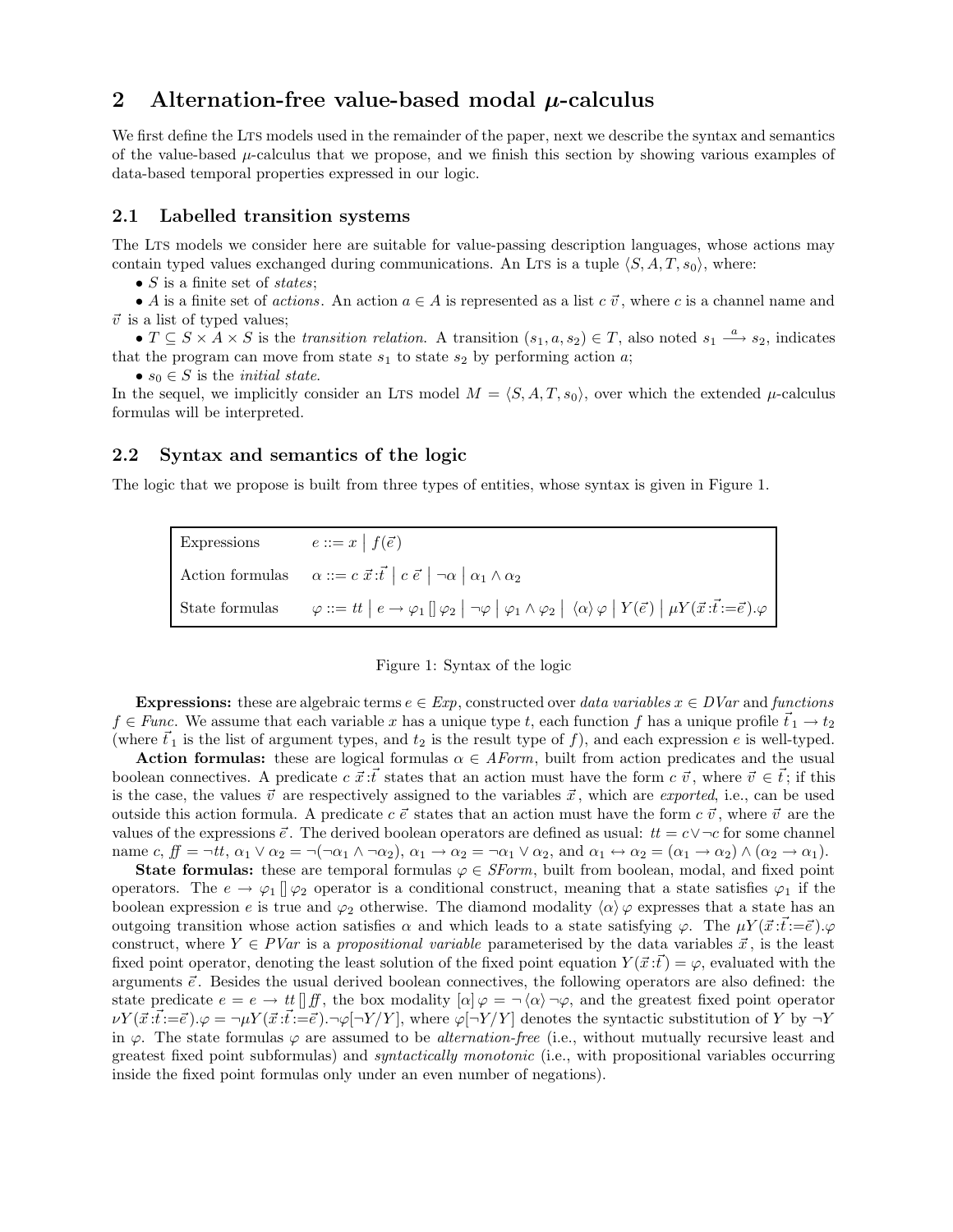The semantics of these constructs is given in Figure 2. Expressions are interpreted w.r.t. data environments  $\varepsilon \in$  **DEnv**, which are partial functions mapping data variables to values (elements of the domain **Val**). An environment  $\varepsilon = [\vec{v}/\vec{x}]$  assigns the values  $\vec{v}$  to the variables  $\vec{x}$ , which are also called the *support* of  $\varepsilon$ , noted supp( $\varepsilon$ ). The overriding of  $\varepsilon_1$  by  $\varepsilon_2$  is defined as  $(\varepsilon_1 \oslash \varepsilon_2)(x) = if x \in supp(\varepsilon_2)$  then  $\varepsilon_2(x)$  else  $\varepsilon_1(x)$ . The denotation  $\llbracket e \rrbracket \varepsilon$ , where  $\llbracket . \rrbracket$  :  $Exp \to \mathbf{DEnv} \to \mathbf{Val}$  is the interpretation function for expressions, gives the value of e in the context of  $\varepsilon$  (which must assign values to all the data variables occurring in e).

| Expressions     | $  x  \varepsilon = \varepsilon(x)$<br>$[[f(\vec{e})] \varepsilon = f([\vec{e}] \varepsilon)]$ |                                                                                                                                                                                                                                                                                                                                                                                                                                                                                                                                                                                                                                                                                                                                                                                                                                                                                                                                                                                                                                                                                                                                                                                                                                                                        |
|-----------------|------------------------------------------------------------------------------------------------|------------------------------------------------------------------------------------------------------------------------------------------------------------------------------------------------------------------------------------------------------------------------------------------------------------------------------------------------------------------------------------------------------------------------------------------------------------------------------------------------------------------------------------------------------------------------------------------------------------------------------------------------------------------------------------------------------------------------------------------------------------------------------------------------------------------------------------------------------------------------------------------------------------------------------------------------------------------------------------------------------------------------------------------------------------------------------------------------------------------------------------------------------------------------------------------------------------------------------------------------------------------------|
| Action formulas |                                                                                                | $\lbrack\!\lbrack c\ \vec{x}\ \!\cdot\!\vec{t}\rbrack\!\rbrack$ $\in$ $a = \mathit{if } \exists \vec{v}\ \!\cdot\!\vec{t}\ \!\cdot\!\vec{a} = c\ \vec{v}\ \text{ then } (\mathbf{t}\mathbf{t}, \lbrack \vec{v}\ / \vec{x}\rbrack)\ \text{else } (\mathbf{f}\mathbf{f}, \lbrack \rbrack)$<br>$\lbrack\!\lbrack c \ \vec{e} \rbrack\!\rbrack$ $\in$ $a = c \lbrack\!\lbrack \vec{e} \rbrack\!\rbrack$ $\in$ then $(\mathbf{tt}, \lbrack \rbrack)$ else $(\mathbf{ff}, \lbrack \rbrack)$<br>$[\neg \alpha] \varepsilon a = (not ([\alpha] \varepsilon a)_1, [\ ])$<br>$[\![\alpha_1 \wedge \alpha_2]\!] \varepsilon a = (([\![\alpha_1]\!] \varepsilon a)_1 \text{ and } ([\![\alpha_2]\!] \varepsilon a)_1, [\ ] )$                                                                                                                                                                                                                                                                                                                                                                                                                                                                                                                                                      |
| State formulas  | $\Vert tt \Vert \rho \varepsilon = S$                                                          | $\llbracket e \to \varphi_1 \rrbracket \varphi_2 \rrbracket \rho \varepsilon = \text{if } \llbracket e \rrbracket \varepsilon \text{ then } \llbracket \varphi_1 \rrbracket \rho \varepsilon \text{ else } \llbracket \varphi_2 \rrbracket \rho \varepsilon$<br>$\lbrack\!\lbrack\neg\varphi\rbrack\!\rbrack$ $\rho\varepsilon = S \setminus \lbrack\!\lbrack\varphi\rbrack\!\rbrack$ $\rho\varepsilon$<br>$[\![\varphi_1 \wedge \varphi_2]\!] \rho \varepsilon = [\![\varphi_1]\!] \rho \varepsilon \cap [\![\varphi_2]\!] \rho \varepsilon$<br>$[\![(\alpha)\,\varphi]\!] \rho \varepsilon = \{s \in S \mid \exists s' \in S, a \in A.s \xrightarrow{a} s' \wedge (\![(\alpha]\!][\,\varepsilon a)_1 \wedge$<br>$s \in \llbracket \varphi \rrbracket \rho(\varepsilon \oslash (\llbracket \alpha \rrbracket \varepsilon a)_2)$<br>$[Y(\vec{e})] \rho \varepsilon = (\rho(Y))([\vec{e}] \varepsilon)$<br>$\llbracket \mu Y(\vec{x}:\vec{t}:=\vec{e}) . \varphi \rrbracket \rho \varepsilon = (\prod \{F:\vec{t} \to 2^S \mid \Phi_{\rho \varepsilon}(F) \sqsubseteq F\}) (\llbracket \vec{e} \rrbracket \varepsilon)$<br>where $\Phi_{\rho \varepsilon}(F) = \lambda \vec{v} \cdot \vec{t}$ . $[\varphi] (\rho \oslash [F/Y])(\varepsilon \oslash [\vec{v}/\vec{x}])$ |

Figure 2: Semantics of the logic

Action formulas are interpreted w.r.t. data environments and actions. The denotation  $\llbracket \alpha \rrbracket$   $\in \alpha$ , where  $\llbracket . \rrbracket$ :  $A \text{Form} \rightarrow \textbf{DEN} \rightarrow A \rightarrow \textbf{Bool} \times \textbf{DEN}$  is the interpretation function for action formulas, gives a tuple containing a boolean value that indicates if a satisfies  $\alpha$  in the context of  $\varepsilon$ , and a data environment that assigns values extracted from a to the data variables exported by  $\alpha$ . For simplicity, we allow data variables to be exported only by the  $c \, \vec{x} \cdot \vec{t}$  action predicates. Tuple values are noted using parenthesis and projection is denoted by subscripts: the *i*-th element of a tuple value  $(v_1, ..., v_n)$  is denoted by  $(v_1, ..., v_n)_i$ .

State formulas are interpreted w.r.t. propositional environments  $\rho \in \mathbf{PEnv}$  and data environments, the former being partial functions mapping variables  $Y(\vec{x}:\vec{t})$  to functions in  $\vec{t} \to 2^S$ . The denotation  $[\varphi]\rho_{\varepsilon}$ , where  $[\cdot] : SForm \to \mathbf{PEnv} \to \mathbf{DEnv} \to 2^S$  is the interpretation function for state formulas, gives the set of states satisfying  $\varphi$  in the context of  $\rho$  and  $\varepsilon$ . The domain containing the values of all types  $\vec{t}$  of the fixed point formula parameters is noted **Par**. The functionals  $\Phi_{\rho\varepsilon}$  associated to the fixed point formulas being monotonic (due to the syntactic monotonicity of the  $\varphi$  formulas) and the lattice  $\text{Par} \to 2^S$  being complete, Tarski's theorem [13] ensures that the interpretation of fixed point formulas given in Figure 2 denotes the corresponding extremal fixed points of  $\Phi_{\rho\varepsilon}$ .

#### 2.3 Examples

We give below several examples of typical temporal properties involving data, expressed as formulas of our alternation-free value-based modal  $\mu$ -calculus defined in the previous subsection.

Correct message transmission. The following formula states that each emission of a message must be eventually followed by the reception of the same message:

 $[SEND \ m:Msg] \mu Y. (\langle tt \rangle \ tt \wedge [\neg (RECV \ m)] \ Y)$ 

where SEND m and  $RECVM$  denote the emission and the reception of the message m, respectively.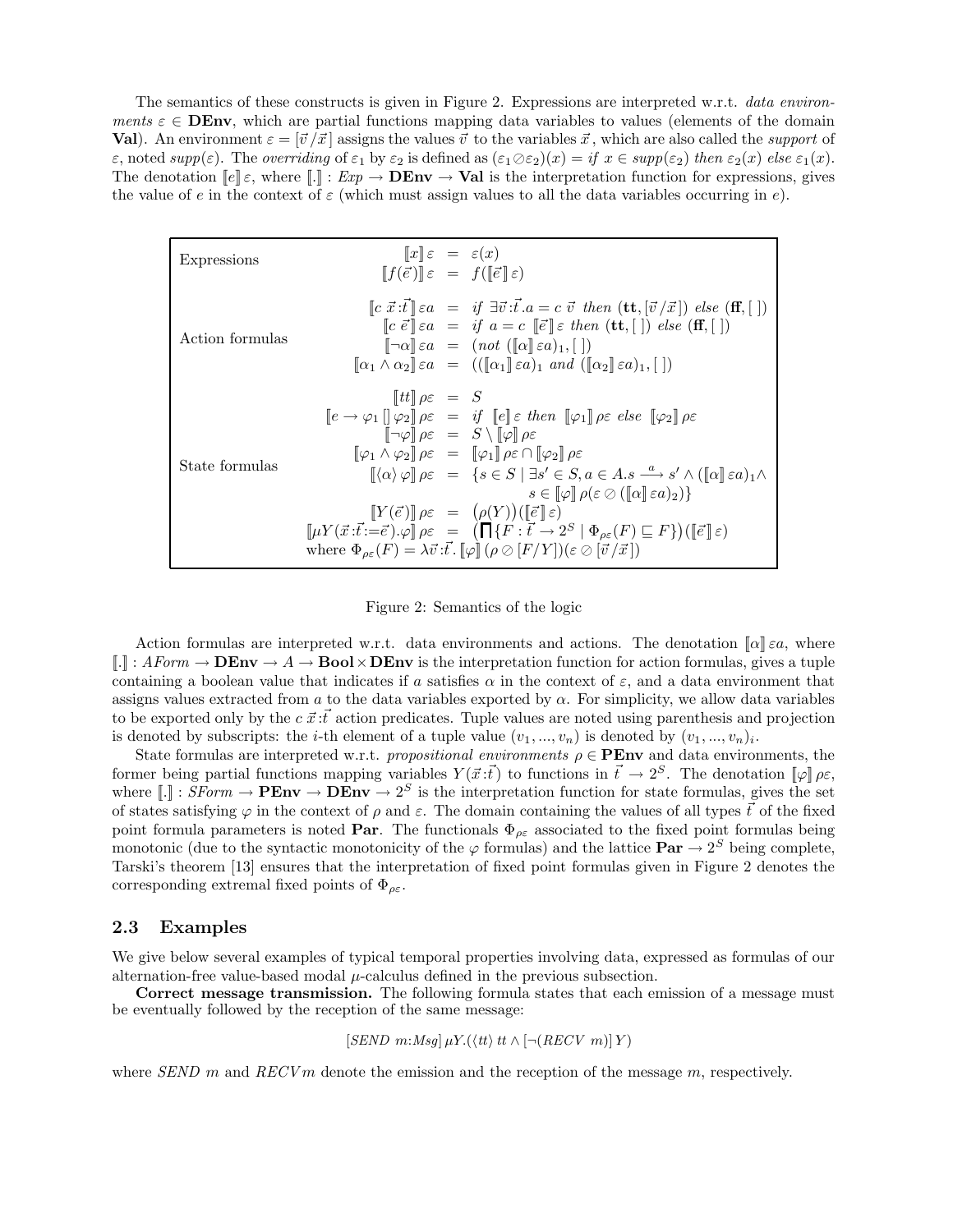**Mutual exclusion.** The fact that several processes (identified as values of an enumerated type  $Pid$ ) access a shared resource in mutual exclusion can be expressed by the formula below:

 $[OPEN p_1:Pid] \neg \mu Y. (\langle OPEN p_2:Pid \rangle (p_2 \neq p_1) \vee (\neg (CLOSE p_1)) Y)$ 

where the actions OPEN p and CLOSE p model the fact that process p has obtained and released the resource, respectively.

Alternation between message emission and reception. The strict alternation between emissions and receptions of messages in a communication protocol can be expressed using a fixed point formula parameterised by a boolean flag indicating if a message has been sent or not before the current state:

 $\nu Y (sent:Bool := ff) . ([SEND ( \neg sent \wedge Y ( \neg sent) ) \wedge [RECV ( sent \wedge Y ( \neg sent) ) \wedge [ \neg (SEND \vee RECV )] Y (sent) )$ 

This property can also be expressed in the standard  $\mu$ -calculus (since it does not refer to the values contained in the LTS actions), but less concisely than the formula above (i.e., requiring two nested greatest fixed points).

Correct transmission of a segmented data packet. The Bounded Retransmission Protocol [8] allows to transmit (large) data packets over an unreliable communication medium by splitting them in (small) chunks that are sent sequentially. The correct transmission of a packet can be expressed by the formula below, in which the parameter  $p$  stores the portion of the packet remaining to be sent:

$$
[IN p_0:Packet] \nu Y(p:Packet := p_0).(\nempty) \rightarrow tt \quad \text{[ (IN p_1:Packet] f} \land [OUT c:chunk] (c = head(p) \land Y(tail(p))) \land \text{[-((IN p_2:Packet) \lor (OUT p_2:Packet))] Y(p)))}
$$

where IN p denotes the emission of a packet p,  $OUT\ c$  denotes the reception of a chunk c, and empty, head, and tail are functions testing the emptiness and returning the head and the remainder of a packet, respectively.

### 3 Local model-checking

This section is devoted to the model-checking of temporal formulas over finite LTSs. We first define the syntax and semantics of Parameterised Boolean Equation Systems (PBESS), next we describe how the modelchecking problem can be translated to the partial resolution of a Pbes, and finally we give a semi-decidable local model-checking algorithm performing this resolution.

### 3.1 Parameterised Boolean Equation Systems

A Parameterised Boolean Equation System (Pbes for short) is a set of fixed point equations whose left hand sides are *boolean variables*  $Z \in BVar$  parameterised by data variables, and whose right hand sides are boolean formulas  $\psi \in B\text{Form}$ . Each equation i has a sign  $\sigma_i \in {\{\mu,\nu\}}$ . The syntax of boolean formulas (given directly in positive form) and of Pbess is shown in Figure 3. We consider here only Pbess that are alternation-free, i.e., without mutual recursion between least and greatest boolean variables.

|              | Boolean formulas $\psi ::= tt   ff   e \rightarrow \psi_1 [\psi_2   \psi_1 \vee \psi_2   \psi_1 \wedge \psi_2   Z(\vec{e}) ]$ |
|--------------|-------------------------------------------------------------------------------------------------------------------------------|
| <b>PBESS</b> | ${Z_i(\vec{x}_i;\vec{t}_i) \stackrel{\sigma_i}{=} \psi_i}_{1 \leq i \leq p}$                                                  |

|  |  | Figure 3: Syntax of boolean formulas and PBESS |  |  |
|--|--|------------------------------------------------|--|--|
|--|--|------------------------------------------------|--|--|

The semantics of these constructs is defined in Figure 4. Boolean formulas are interpreted w.r.t. boolean environments  $\delta \in \mathbf{BEnv}$  and data environments, the former being partial functions mapping boolean variables  $Z(\vec{x}:\vec{t})$  to functions in  $\vec{t} \to \textbf{Bool}$ . The denotation  $[\psi] \delta \varepsilon$ , where  $[\cdot]$  : BForm  $\to \textbf{BEnv} \to \textbf{C}$ **DEnv**  $\rightarrow$  **Bool** is the interpretation function for boolean formulas, gives the truth value of  $\psi$  in the context of  $\delta$  and  $\varepsilon$ .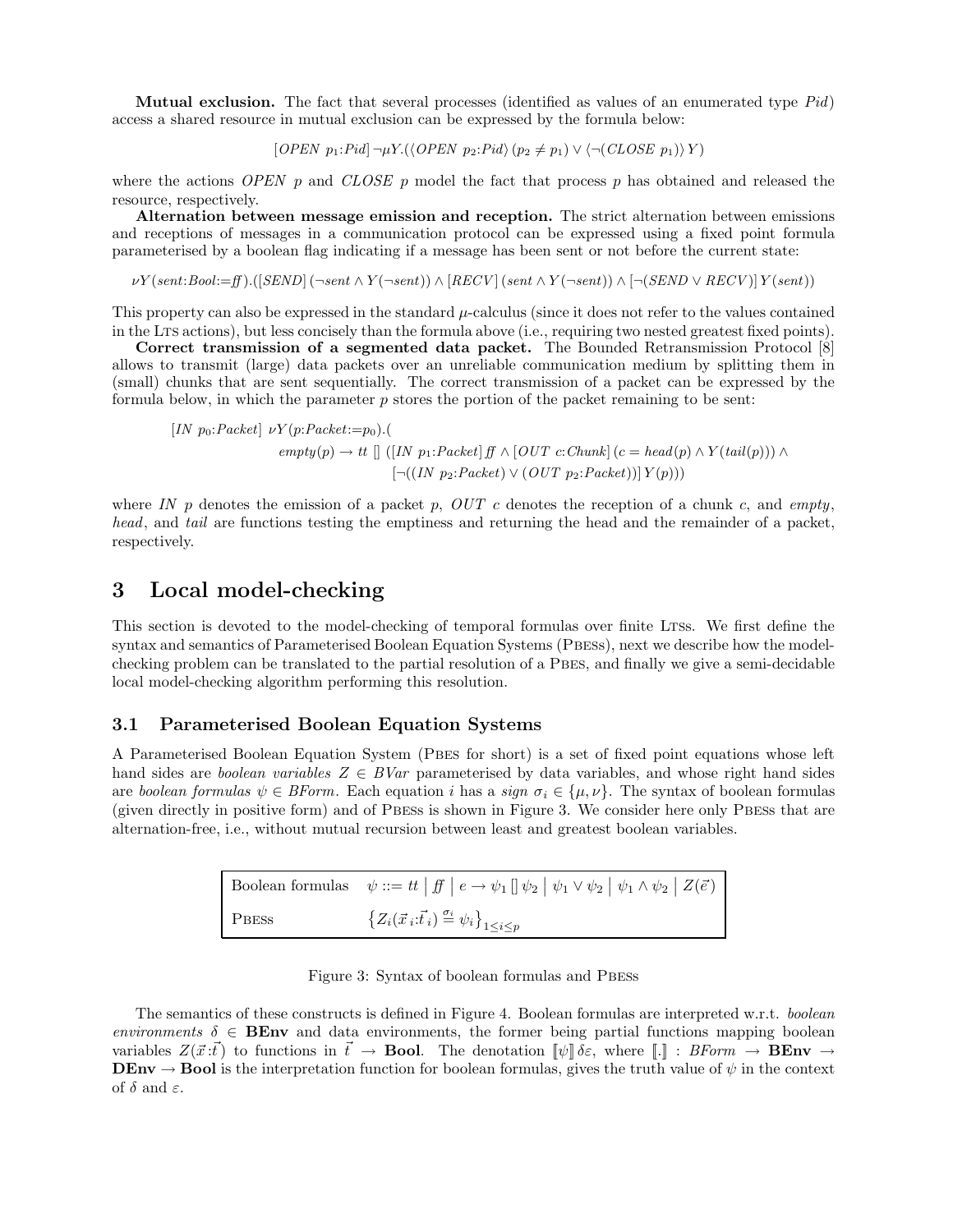| Boolean formulas | $\llbracket tt \rrbracket \delta \varepsilon = \mathbf{t} \mathbf{t}$<br>$\llbracket ff \rrbracket \delta \varepsilon = ff$<br>$\llbracket e \to \psi_1 \rrbracket \, \psi_2 \rrbracket \, \delta \varepsilon = \text{if} \, \llbracket e \rrbracket \varepsilon \text{ then } \llbracket \psi_1 \rrbracket \, \delta \varepsilon \text{ else } \llbracket \psi_2 \rrbracket \, \delta \varepsilon$<br>$[\![\psi_1 \vee \psi_2]\!] \delta \varepsilon = [\![\psi_1]\!] \delta \varepsilon$ or $[\![\psi_2]\!] \delta \varepsilon$<br>$[\![\psi_1 \wedge \psi_2]\!] \delta \varepsilon = [\![\psi_1]\!] \delta \varepsilon$ and $[\![\psi_2]\!] \delta \varepsilon$<br>$Z(\vec{e})\mathbb{I}\delta\varepsilon = (\delta(Z))(\mathbb{I}\vec{e}\mathbb{I}\varepsilon)$ |
|------------------|---------------------------------------------------------------------------------------------------------------------------------------------------------------------------------------------------------------------------------------------------------------------------------------------------------------------------------------------------------------------------------------------------------------------------------------------------------------------------------------------------------------------------------------------------------------------------------------------------------------------------------------------------------------------------------------------------------------------------------------------------------------------|
| $\sigma$ -blocks | $[\{Z_i(\vec{x}_i;\vec{t}_i) \stackrel{\sigma}{=} \psi_i\}_{1\leq i\leq p}]\delta = \sigma\overline{\Psi}_{\delta}$<br>where $\overline{\Psi}_{\delta}(\vec{G}) = (\lambda \overline{\vec{v}_i} \cdot \overline{\vec{t}_i}, [\psi_i] (\delta \oslash [\vec{G}/\vec{Z}])(\varepsilon \oslash [\vec{v}_i/\vec{x}_i]))_{1 \leq i \leq p}$                                                                                                                                                                                                                                                                                                                                                                                                                              |
| <b>PBESS</b>     | $[\![\{B_j\}_{1\leq j\leq m}]\!] \delta = (\vec{G}_1,,\vec{G}_m)$<br>where $\vec{G}_i = [\vec{B}_i] \vec{\delta}_i$ , $\vec{\delta}_1 = \delta$ , $\delta_i = \delta_{i-1} \oslash [\vec{G}_{i-1}/\vec{Z}_{i-1}]$                                                                                                                                                                                                                                                                                                                                                                                                                                                                                                                                                   |

Figure 4: Semantics of boolean formulas and PBESS

The interpretation of  $\sigma$ -blocks (i.e., PBESS having equations of the same sign  $\sigma$ ) w.r.t. a boolean environment  $\delta$  is defined as the  $\sigma$ -fixed point of an associated boolean vectorial functional  $\Psi_{\delta}$ . Since the PBESS we consider are alternation-free, they can always be partitioned in  $\sigma$ -blocks  $\{B_j\}_{1\leq j\leq m}$  such that for every  $1 \leq j \leq m$ , the  $\sigma$ -block  $B_j$  depends only on  $B_1, ..., B_{j-1}$ . The interpretation of a PBES w.r.t. a boolean environment  $\delta$  is defined by the union of the semantics of its  $\sigma$ -blocks  $B_j$  (for  $1 \leq j \leq m$ ), where each  $B_i$  is interpreted w.r.t. the semantics of  $B_1, ..., B_{i-1}$ .

#### 3.2 Transformation of the verification problem

The model-checking problem, requiring to compute the truth value of a state formula  $\varphi$  of our logic over a finite LTS model, can be reduced to the partial resolution of a PBES. This transformation, which generalizes the corresponding translations used in the framework of the standard alternation-free  $\mu$ -calculus [1, 14], consists of two phases, briefly described below.

**Normalisation.** This phase performs a syntactical translation of  $\varphi$  into a formula  $\varphi'$  that is *normalised*, i.e., every fixed point subformula  $\sigma_i Y_i(\vec{x}_i : \vec{t}_i := \vec{e}_i) . \varphi_i$  of  $\varphi'$  satisfies the following two properties. Firstly,  $\varphi_i$  is *fully parameterised*, i.e., all data variables free in  $\varphi_i$  are among the parameters  $\vec{x}_i$  (this is obtained by adding to Y<sub>i</sub> extra data parameters, initialised with the values of the free variables of  $\varphi_i$  and propagated through the calls of  $Y_i$ ). Secondly,  $\varphi_i$  is *simple*, i.e., all its direct subformulas are atomic boolean formulas, propositional variables, or fixed point formulas (this is obtained by introducing dummy propositional variables, whose signs are inherited from the immediately enclosing fixed point operator; in order to simplify the second phase of the transformation, a dummy propositional variable is also added on top of the whole formula).

It can be shown that the normalisation preserves the semantics of state formulas and may cause at most a linear blow-up of their size.

**Composition.** This phase builds a PBES by composing a normalised formula  $\varphi$  and an LTS model  $M = \langle S, A, T, s_0 \rangle$  in the following manner. For each fixed point subformula  $\sigma_i Y_i(\vec{x}_i : \vec{t}_i := \vec{e}_i) \cdot \varphi_i$  of  $\varphi$  and for each state  $s \in S$  of the LTS, an equation of sign  $\sigma_i$  is constructed, whose left hand side is a boolean variable  $Z_{i,s}(\vec{x}_i;\vec{t}_i)$  and whose right hand side is a boolean formula  $(\varphi_i)_s$ . Intuitively, a state s satisfies a subformula  $\sigma_i Y_i(\vec{x}_i;\vec{t}_i:=\vec{e}_i).\varphi_i$  iff  $Z_{i,s}(\vec{e}_i)$  is true. The construction of a PBES from a state formula (containing the propositional variables  $Y_1, ..., Y_n$ ) and an LTs is illustrated in Figure 5. (Note: in the translation of the modal formulas  $({\langle \alpha \rangle} \varphi)_s$  and  $({\langle \alpha | \varphi \rangle}_s)$ , the notation  $({\varphi})'_s({\langle \alpha |} {\langle \alpha |} {\langle \alpha |} {\rangle}_s)$  represents the substitution in  $({\varphi})'_s$  of the variables exported by  $\alpha$  with the values extracted from a using the data environment  $(\llbracket \alpha \rrbracket \mid a)_2$  produced by interpreting  $\alpha$  on  $\alpha$ .)

A partition of the resulting PBES in  $\sigma$ -blocks can be naturally obtained by grouping together the equations corresponding to the fixed point operators that were adjacent in the normalised formula  $\varphi$ . Since the transition relation of the Lts is explored forward during the translation, the Pbes can be constructed by generating the LTS locally, i.e., in a demand-driven way.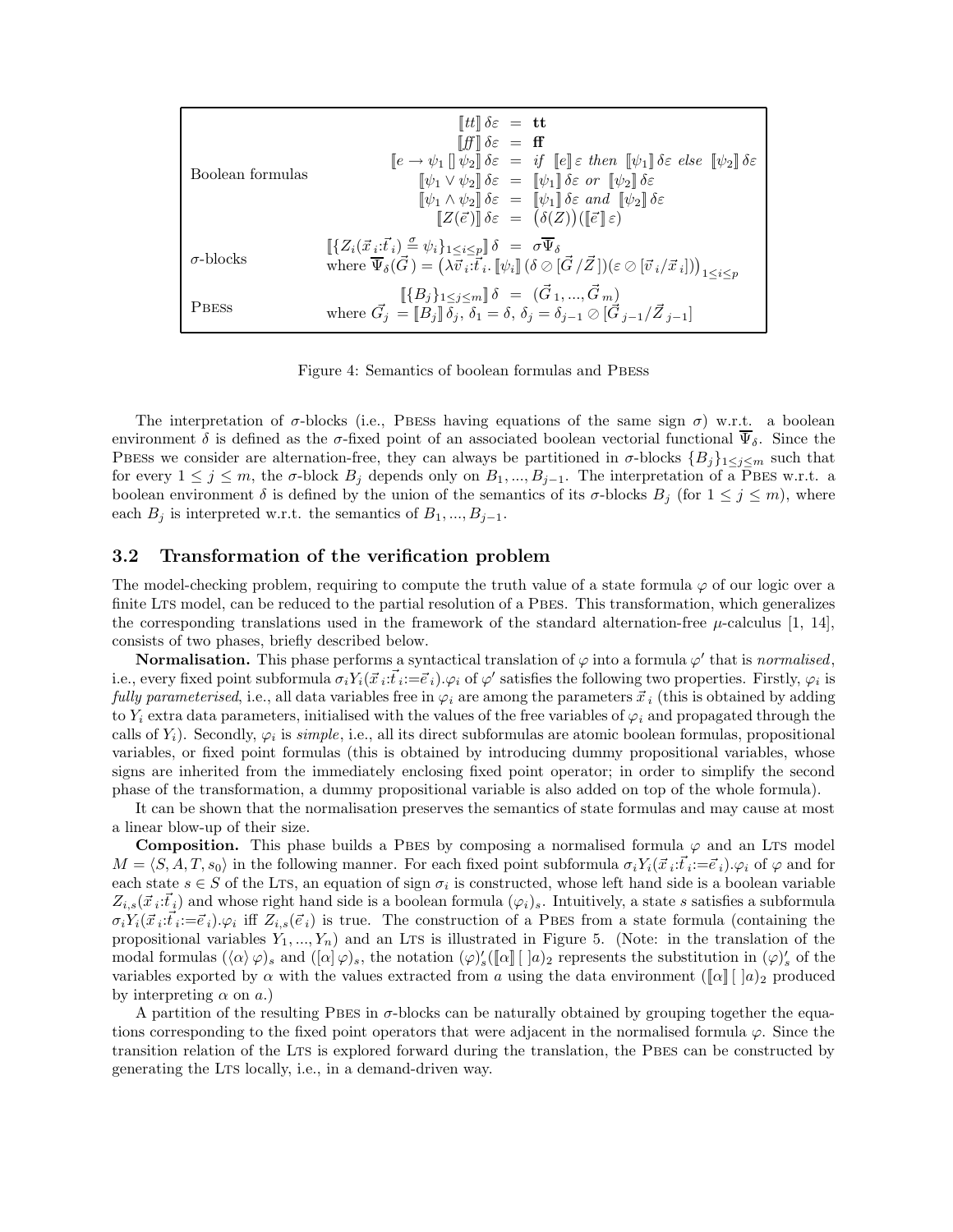$$
\{Z_{i,s}(\vec{x}_i:\vec{t}_i) \stackrel{\sigma_i}{=} (\varphi_i)_s\}_{1 \le i \le n, s \in S}
$$
  
\n
$$
(e \rightarrow \varphi_1 \parallel \varphi_2)_s = e \rightarrow (\varphi_1)_s \parallel (\varphi_2)_s
$$
  
\n
$$
(\varphi_1 \lor \varphi_2)_s = (\varphi_1)_s \lor (\varphi_2)_s
$$
  
\n
$$
(\varphi_1 \land \varphi_2)_s = (\varphi_1)_s \land (\varphi_2)_s
$$
  
\n
$$
((\alpha \lor \varphi)_s = \bigvee_{s \stackrel{a}{\longrightarrow} s'} (a \models \alpha \land (\varphi)_{s'}([\![\alpha]\!][\![\!]a)_2)
$$
  
\n
$$
([\![\alpha]\!]\varphi)_s = \bigwedge_{s \stackrel{a}{\longrightarrow} s'} (a \models \alpha \rightarrow (\varphi)_{s'}([\![\alpha]\!][\![\!]a)_2)
$$
  
\n
$$
(Y_i(\vec{e}_i))_s = Z_{i,s}(\vec{e}_i)
$$
  
\n
$$
G' \vec{v}' \models G \vec{v} \vec{v} = (G' = G) \land (\vec{v}' \in \vec{t})
$$
  
\n
$$
G' \vec{v}' \models \neg \alpha = \neg(G' \vec{v}' \models \alpha)
$$
  
\n
$$
G' \vec{v}' \models \neg \alpha = \neg(G' \vec{v}' \models \alpha_1) \land (G' \vec{v}' \models \alpha_2)
$$

Figure 5: Construction of a PBES from a state formula and an LTS

#### 3.3 Resolution algorithm

As shown in Section 3.2, the verification of a formula  $\varphi$  on the initial state  $s_0$  of an LTs can be reduced to the calculation of a variable instance  $Z_{0,s_0}(\vec{v}_0)$  of a PBES (where  $Y_0$  is the propositional variable on top of the normalised form of  $\varphi$  and  $\vec{v}_0$  are the values of its data parameters). We provide here a resolution algorithm for computing a variable instance belonging to a  $\sigma$ -block. This algorithm can also be used to compute a variable instance of an alternation-free PBES, by applying it iteratively on the  $\sigma$ -blocks resulted from a partition of the PBES. We focus here on the case  $\sigma = \mu$ , the case  $\sigma = \nu$  being completely dual.

The resolution algorithm, shown in Figure 6, consists of a main function Solve and an auxiliary function Eval. The Solve function uses an algorithm similar in spirit to, but more general then, the local boolean resolution algorithm given in [14]. Starting from the instance  $Z_i(\vec{v}_i)$  to be calculated, SOLVE performs a forward exploration of the PBES, repeatedly expanding (i.e., evaluating  $\psi_j$  with the arguments  $\vec{v}_j$ , using the EVAL function) the instances  $Z_j(\vec{v}_j)$  already reached, which are stored in a variable *visited*. The instances already expanded and the dependencies between them are stored in the variables expanded and depend, respectively. The instances evaluated to **tt** (which are therefore "stable") are kept in a work list to be propagated and (since they may cause other instances to become "unstable") their effects are propagated in the dependency graph, by reevaluating the other instances depending on them. The process stops when no new instances are needed in order to establish the truth value of  $Z_i(\vec{v}_i)$ . The EVAL function uses additional counter variables in order to optimize the reevaluation of instances (this technique has been used in the linear-time model-checking algorithms [4, 1] for the standard alternation-free  $\mu$ -calculus).

The Solve function has a complexity linear in the size of the dependency graph between instances generated during the resolution, since each edge of the dependency graph is traversed (at most) twice: firstly, when its source instance is expanded, and secondly, when its target instance is (possibly) propagated. However, due to the fact that the data parameters of the PBES (inherited from the initial formula  $\varphi$ ) may belong to infinite domains (e.g., natural numbers, lists, sets, etc.), the termination of Solve becomes undecidable in the general case, therefore making (extremely) difficult to predict the size of the dependency graph explored. We can nevertheless examine the complexity for particular classes of formulas: e.g., for fixed point formulas without parameters (but containing data variables in the modalities), the size of the dependency graph cannot exceed the size of the whole PBES, which is linear in the size of the initial formula (number of operators) and of the LTS (number of states and transitions). This happens also for the "pure"  $\mu$ -calculus fragment of our logic (without any data variables), in which case SOLVE has the lineartime complexity of the best local algorithms available for the standard alternation-free  $\mu$ -calculus [1, 14]. Moreover, for many of the data-based properties usually encountered (such as those presented in Section 2.3), the domains of the fixed point data parameters are bounded by the values contained in the Lts (number of processes, number of messages transmitted, etc.), thus ensuring the termination of the Solve function. Therefore, we expect in practice a good performance of our resolution algorithm.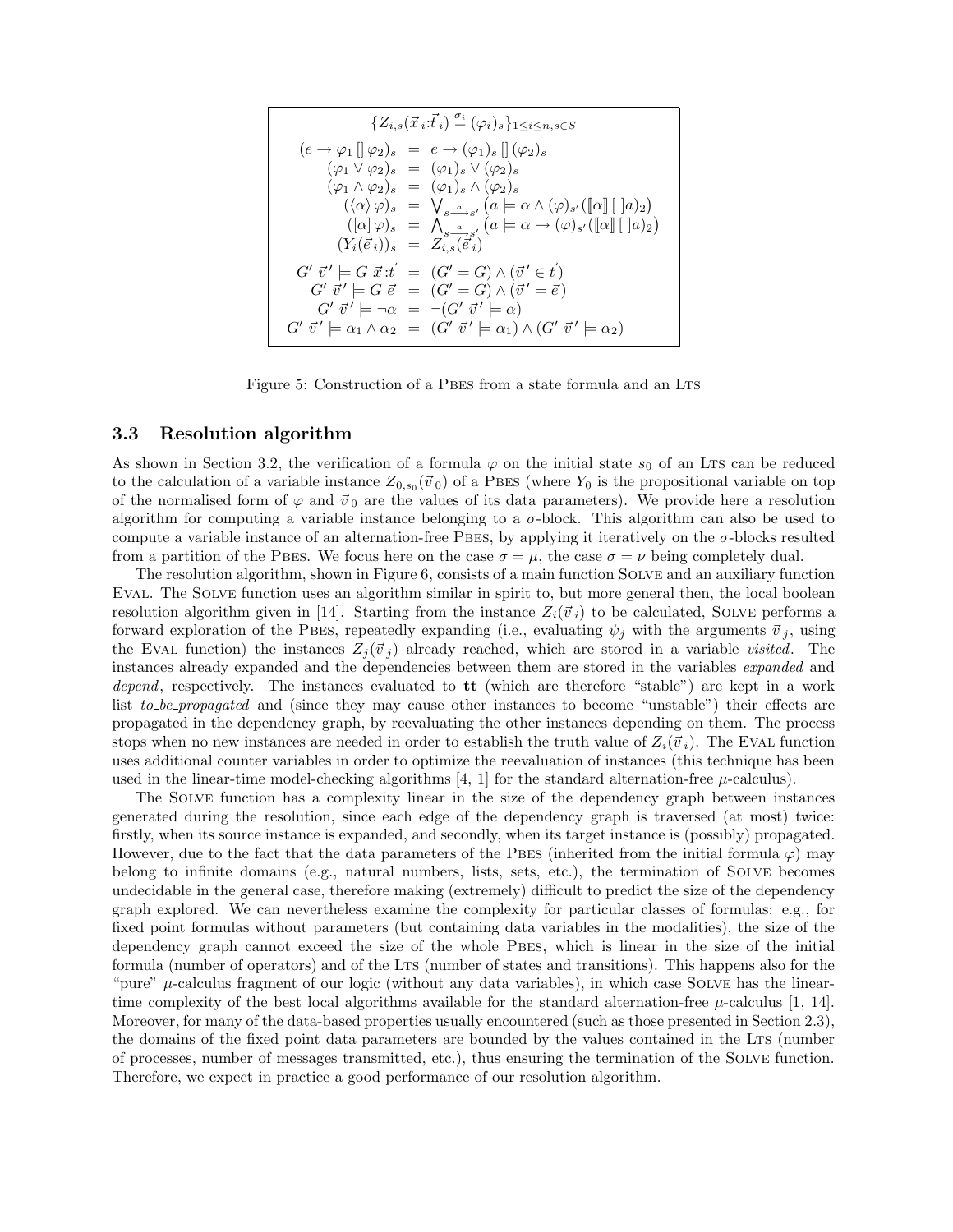function SOLVE  $(\{Z_k(\vec{x}_k:\vec{t}_k) \stackrel{\mu}{=} \psi_k\}_{1\leq k\leq p} : BSys, Z_i : BVar, \vec{v}_i : \vec{t}_i, \delta : \textbf{BEnv}) : \textbf{Bool is}$ var expanded :  $(BVar \times \text{Par}) \rightarrow (\text{Bool} \times \text{Nat}),$ visited, to be propagated, needed :  $2^{BVar\times Par}$ ,  $depend : (BVar \times \mathbf{Par}) \rightarrow 2^{BVar \times \mathbf{Par}}, b : \mathbf{Bool}, c : \mathbf{Nat};$  $visited := \{(Z_i, \vec{v}_i)\};$  expanded := []; to be propagated :=  $\emptyset$ ; depend := []; repeat if visited  $\neq \emptyset$  then let  $(Z_i, \vec{v}_i) \in visited; visited := visited \setminus \{(Z_i, \vec{v}_i)\};$  $(needed, b, c) := \text{EVAL}(\psi_i, \delta, [\vec{v}_j/\vec{x}_j], expanded);$ expanded := expanded ∪  $[(b, c)/(Z_i, \vec{v}_i)]$ ; if b then to be propagated := to be propagated  $\cup$  { $(Z_i, \vec{v}_i)$ } endif; forall  $(Z_l, \vec{v}_l) \in needed$  do  $depend := depend \cup [\{(Z_j, \vec{v}_j)\}/(Z_l, \vec{v}_l)];$  $\textbf{if} \ (Z_l, {\vec v}_l) \not \in \textit{visited} \ \textbf{then} \ \textit{visited} := \textit{visited} \cup \{(Z_l, {\vec v}_l)\} \ \textbf{endif}$ end elsif to be propagated  $\neq \emptyset$  then  $\textbf{let}~(Z_l, \vec{v}_l) \in$  to be propagated; to be propagated := to be propagated  $\setminus \{(Z_l, \vec{v}_l)\};$ forall  $(Z_j,\vec{v}_j )\in \mathit{depend}(Z_l,\vec{v}_l )$  do  $(b, c) := expanded(Z_i, \vec{v}_i);$ if  $\neg b$  then expanded := expanded  $\oslash$   $[(c = 1, c - 1)/(Z_i, \vec{v}_j)];$ if c = 1 then to be propagated := to be propagated  $\cup$  { $(Z_i, \vec{v}_j)$ } endif endif end endif until visited =  $\emptyset \land$  to be propagated =  $\emptyset$ ;  $\textbf{return} \,\, (expanded(Z_i, \vec{v}_i))_1$ end function EVAL  $(\psi : BForm, \delta : BEnv, \varepsilon : DEnv,$  $\mathit{expanded} : (BVar \times \mathbf{Par}) \rightarrow (\mathbf{Bool} \times \mathbf{Nat})) : 2^{\mathbf{BVar} \times \mathbf{Par}} \times \mathbf{Bool} \times \mathbf{Nat}$ is var  $needed_1, needed_2: 2^{BVar \times \textbf{Par}}, b_1, b_2: \textbf{Bool}, c_1, c_2: \textbf{Nat};$ case  $\psi$  in  $tt \rightarrow \textbf{return}$  (  $\emptyset$ , tt, 0)  $ff \rightarrow$  return (  $\emptyset$ , ff, 0)  $Z_j(\vec{e}_j) \to \textbf{if } Z_j \in \text{supp}(\delta) \textbf{ then } \textbf{return } (\{(Z_j, [\![\vec{e}_j]\!]\!] \varepsilon) \}, (\delta(Z_j))([\![\vec{e}_j]\!] \varepsilon), 0)$ elsif  $(Z_j, [\![\vec{e}_j]\!]\!] \varepsilon) \in supp(expanded)$  then return  $(\{(Z_j, [\vec{e}_j] \varepsilon)\},\, expanded(Z_j, [\vec{e}_j] \varepsilon))$ else return  $({Z_j, [\vec{e}_j] \varepsilon) },$  ff, 1) endif  $\psi_1$  or  $\psi_2 \rightarrow$  (needed<sub>1</sub>, b<sub>1</sub>, c<sub>1</sub>) := EVAL ( $\psi_1$ ,  $\delta$ ,  $\varepsilon$ , expanded);  $(needed_2, b_2, c_2) :=$  EVAL  $(\psi_2, \delta, \varepsilon, expanded);$ return (needed $_1 \cup$ needed $_2$ ,  $b_1$  or  $b_2$ , max  $(c_1, c_2)$ )  $\psi_1$  and  $\psi_2 \rightarrow$  (needed<sub>1</sub>, b<sub>1</sub>, c<sub>1</sub>) := EVAL ( $\psi_1$ ,  $\delta$ ,  $\varepsilon$ , expanded);  $(needed_2, b_2, c_2) :=$  EVAL  $(\psi_2, \delta, \varepsilon, expanded);$ return (needed<sub>1</sub> ∪ needed<sub>2</sub>, b<sub>1</sub> and b<sub>2</sub>, c<sub>1</sub> + c<sub>2</sub>)  $e \rightarrow \psi_1 \parallel \psi_2 \rightarrow \text{if } \llbracket e \rrbracket \varepsilon$  then return EVAL $(\psi_1, \delta, \varepsilon, expanded)$ else return  $EVAL(\psi_2, \delta, \varepsilon, expanded)$  endif endcase end